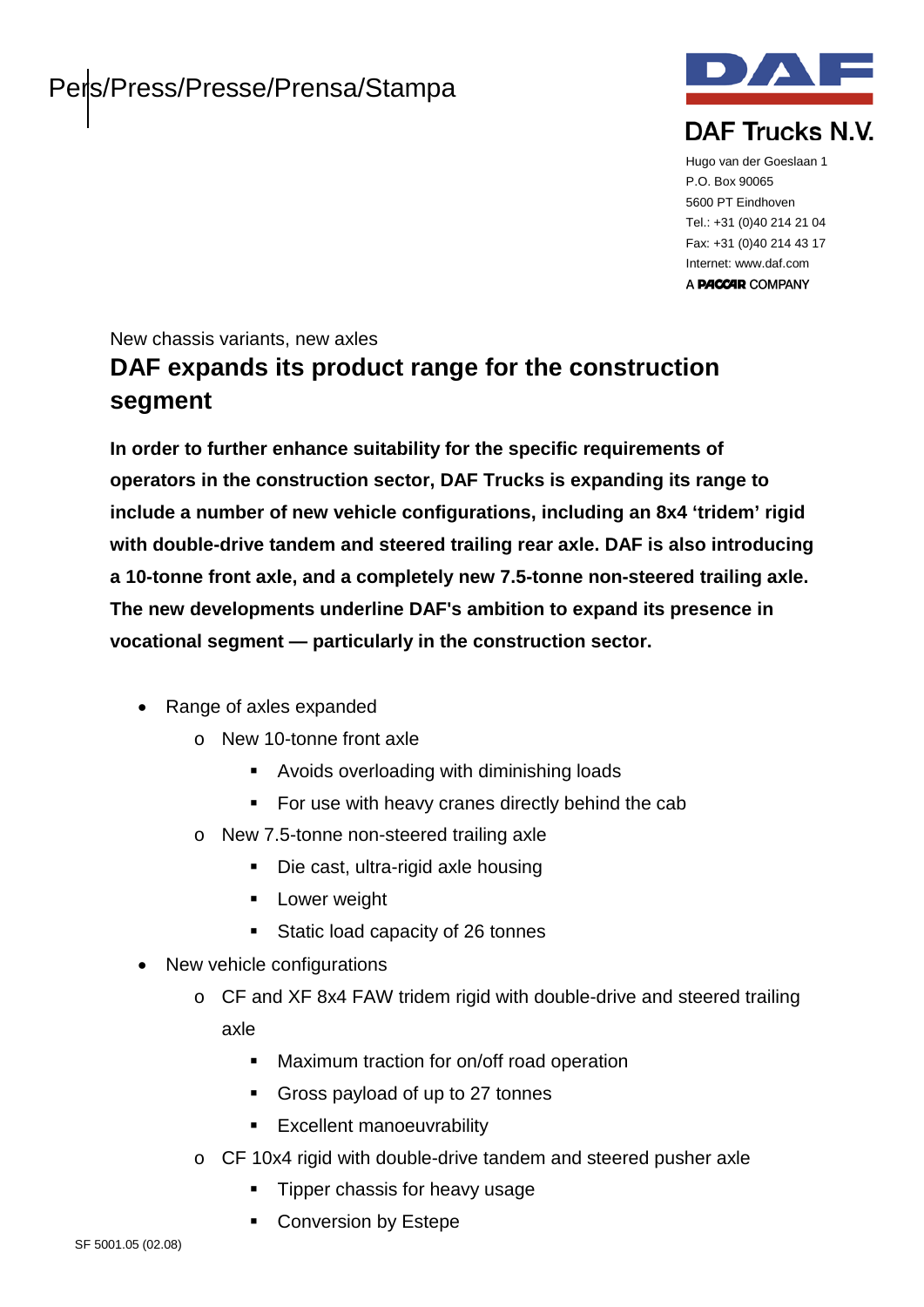

- GVW of 49 tonnes
- Net payload of approximately 30 tonnes
- o 8x2 rigid with two steered front axles and steered trailing axle now also available as an XF
	- GVW of 37 tonnes
- XF 8x4 FTM tractor for exceptional transport
	- o Combination weights of up to 120 tonnes
	- o Technical GVW of 41 tonnes
- DAF Services provides maximum transport efficiency to operators in the construction sector

"2018 was an historic year for DAF", says Richard Zink, Director of Marketing and Sales and member of the Board of Management at DAF Trucks. "We ended the year as the second largest truck brand in Europe with a market share of 16.6% in the heavy class. We were the market leader in no fewer than seven countries, produced a record number of 67,000 trucks and were once again the largest import brand in Germany — Europe's largest truck market. Moreover, DAF has been the undisputed leader in the tractor-unit segment in Europe for many years now," he said.

The company has plans for further growth. "This is why we intend to make ourselves an even more prominent contender in the rigids and construction vehicle segment", continues Zink. "This is a segment with considerable growth potential for DAF. We offer a strong range of robust chassis and axles, efficient drivelines and comfortable cabs. DAF provides the best truck for every application."

#### **New axles**

DAF has been developing and manufacturing its own axles since 1958. Consequently, these axles are perfectly tailored to the many chassis variants that the company offers. DAF axles are characterised by their high level of reliability and durability, low internal friction and low weight — all of which result in low operating costs and high payloads.

# **New: 10-tonne front axle**

SF 5001.05 (02.08) In addition to the existing 7.5, 8 and 9-tonne front axles, DAF will also be offering a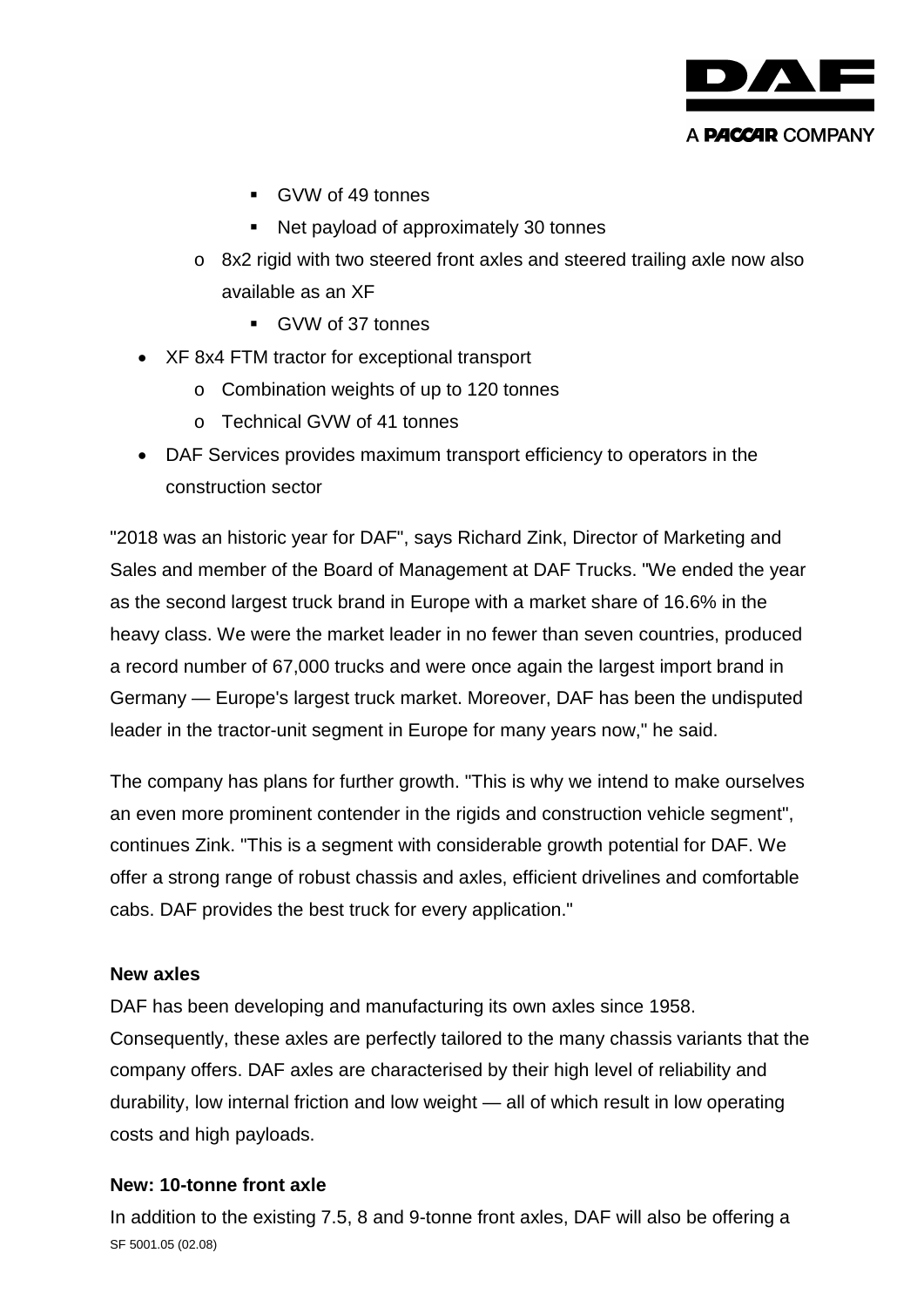

10-tonne version in the CF and XF from the second half of this year. This is of particular interest for applications in the construction segment, where high front axle loads are commonplace — for example, when a heavy crane is mounted immediately behind the cab. The new 10-tonne front axle features parabolic suspension with three-leaf springs, and minimises the risk of overloading with diminishing loads. The new 10-tonne front axle is available for configurations of the CF and XF which feature a single front axle and are powered by the PACCAR MX-11 or MX-13 engines.

#### **New: 7.5-tonne trailing non-steered axle with single wheels**

DAF is also introducing a brand new 7.5-tonne trailing axle with single wheels. It features a newly designed die cast axle housing, which boasts even greater rigidity and is even more robust than its predecessor, while its weight has been reduced by 10 kilograms. The static load capacity has been increased by no less than 25% to 26 tonnes — an important consideration if the load rests briefly on the rearmost axle during loading and unloading of, for instance, a roll-on-off container.

For construction applications, the new 7.5-tonne trailing axle is ideal for use on payload sensitive work and in less arduous applications, such as for container delivery systems and for transporting building materials, where the truck is equipped with a rear-mounted crane. In Germany, this type of trailing axle is also often specified on trucks featuring BDF swap body systems, which are prevalent in the country. The new trailing axle is also used on FTR tractor unit variant of the CF and XF — a configuration ideally suited to, for example, low-loader work above 44 tonnes.

# **Double-drive tandem axle for CF and XF**

For 6x4 and 8x4 CF and XF trucks that are regularly driven off-road or that require additional traction, DAF offers a choice of double-driven, low-maintenance tandems.

The first is the SR1132T, a 19-tonne tandem with single reduction, leaf spring suspension and disc or drum brakes. This tandem is ideally suited for payload sensitive applications such as lightweight 6x4 and 8x4 concrete mixers, and is particularly popular in the UK and Ireland.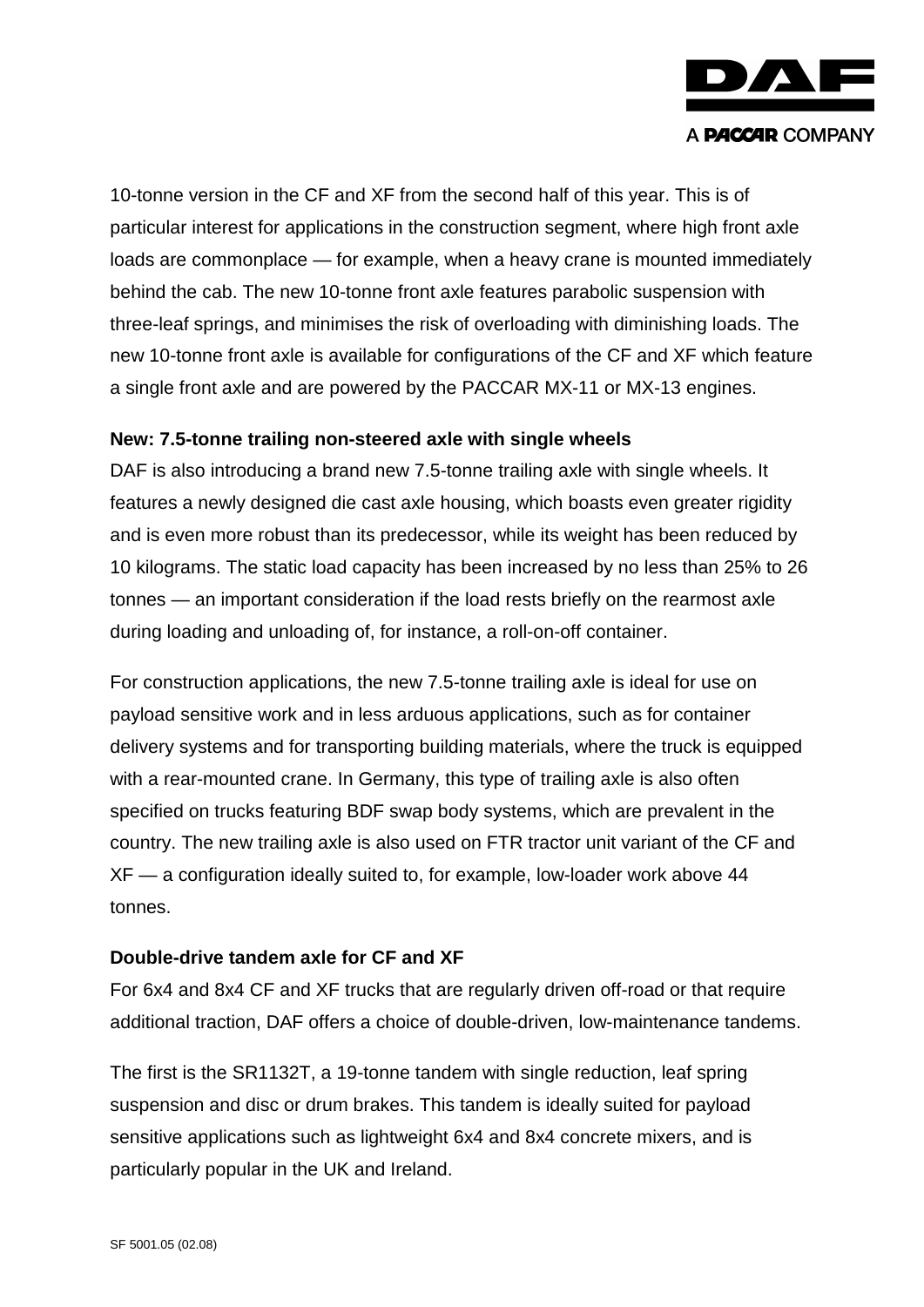

For heavier applications, DAF offers 21 and 26 tonne variants of the SR1360Tsingle reduction tandem which is equipped with disc brakes and air suspension. This is offered on in three and four-axle tractors and rigids.

In addition, DAF also offers 21 and 26-tonne hub reduction tandems with the HR1670T, which can be equipped with air or leaf spring suspension and features drum brakes. This is not only ideal for heavy haulage, but also lends itself to off-road applications.

An important factor for the best possible fuel economy is the availability of at least ten rear axle ratio options (from 3.46:1 to 7.21:1 — depending on the tandem). The fastest final drive ratios result in even lower engine speeds for optimum fuel efficiency.

For the lowest possible operating costs, the rear axle oil drain interval of the tandems is three years or 450,000 kilometres.

# **Range of chassis expanded**

In addition to a new series of axles, DAF is also adding a number of new axle configurations to its range.

# **New: CF and XF 8x4 with double-drive tandem and steered trailing axle**

A new configuration within the already extensive range of four-axle trucks with single and double drive is the FAW, which will be available ex-factory later this year. This is a four-axle CF or XF rigid with a tridem, consisting of the SR1360T tandem with single reduction or the HR1670T tandem with hub reduction, and a steered rearmost axle.

The new 8x4 FAW chassis has a technical GVW of 37 tonnes and, thanks to the steered trailing axle, can be manoeuvred with great precision. A turning circle of just 7.8 metres makes the 8x4 FAW ideally suited for transporting large or heavy loads to construction sites where there is relatively little space. The new chassis lends itself perfectly as a tipper, concrete mixer, for bodywork with a rear loading crane or for a combination of a loading crane with a hook lift system.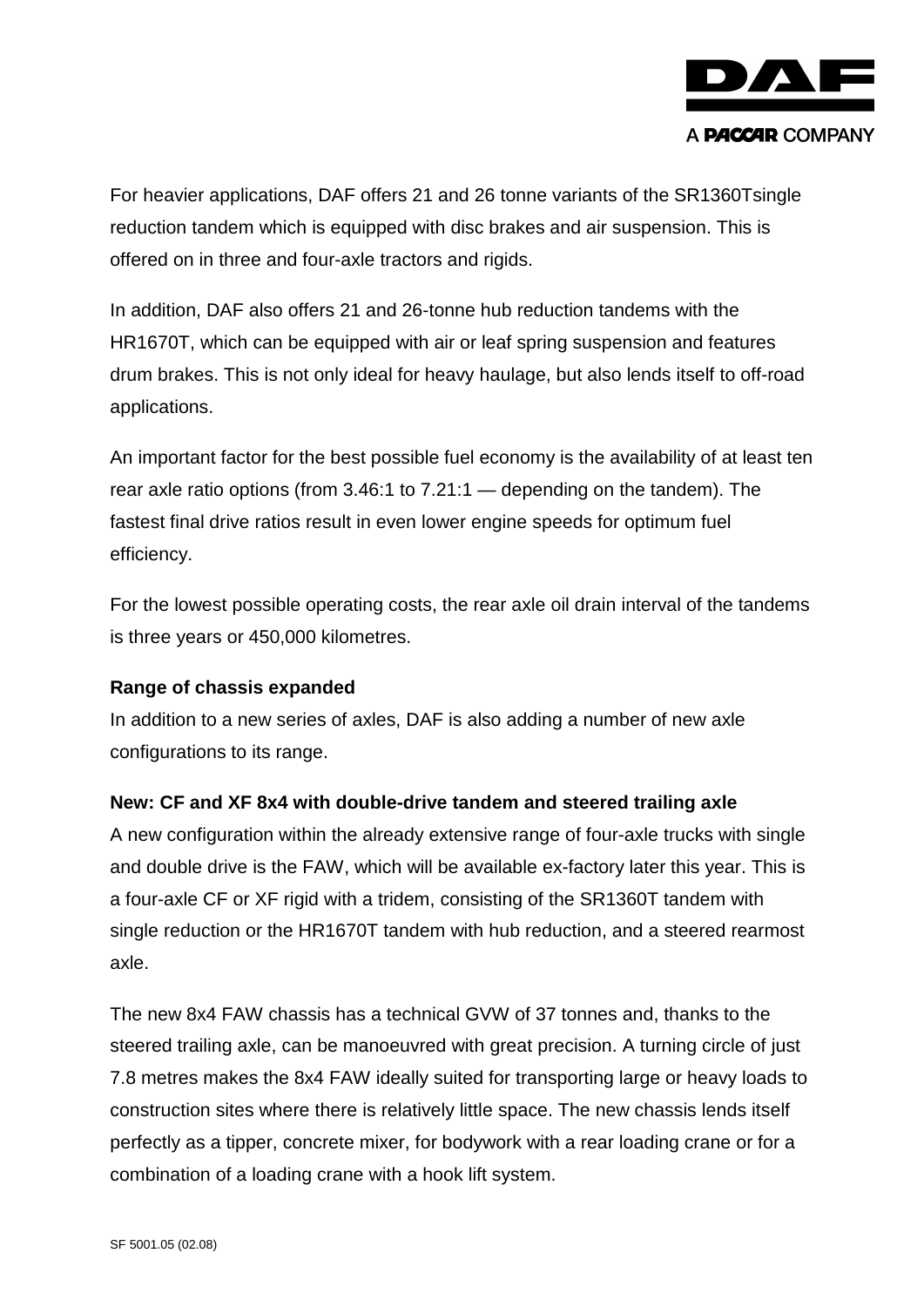

#### **New: CF 10x4**

Specially designed for heavy work, DAF — in cooperation with Dutch company Estepe — now offers in specific markets such as the Netherlands, a 10x4 CF heavy duty tipper with twin steered 10-tonne front axles, a hydraulically steered 10-tonne pusher axle — which can also be lifted — and the HR1670T tandem with hub reduction and air suspension.

The net payload of this 'special' variant — which will primarily be used for transporting heavy loads of sand, gravel and stone — is approximately 30 tonnes, with a maximum GVW of 49 tonnes. Despite the number of axles, clever packaging ensures there is still sufficient space for a 350-litre fuel tank.

#### **XF FTM: 8x4 tractor with tridem**

The latest generation of the XF FTM heavy-haulage tractor has not previously been shown to the international trade press. This FTM is an 8x4 tractor with double-drive SR1360T or HR1670T tandem and steered pusher axle, which together form a tridem. The impressive XF is ideal for heavy haulage and exceptional transport applications, where combination weights can add up to 120 tonnes. The use of a single front axle and three rear axles means that the axle capacity can be fully exploited without exceeding legally permitted loads.

The chassis of the XF FTM has a wheel base of 4.65 metres and is characterised by the relatively compact construction and a technical GVW of 41 tonnes. This offers significant advantages in terms of manoeuvrability and fifth wheel position, which is important in case of operation with short neck specialist trailers.

The XF FTM is a four-axle tractor that comes in various variants. The first has an 8 tonne front axle, an 8-tonne pusher axle and the 21-tonne HR1670T tandem with hub reduction, ideal for a GVW of 34 tonnes. The second has a 9 front axle, 8-tonne pusher axle and 26-tonne tandem axles with hub reduction. The net maximum fifth wheel load for both variants is approx. 24 tonnes.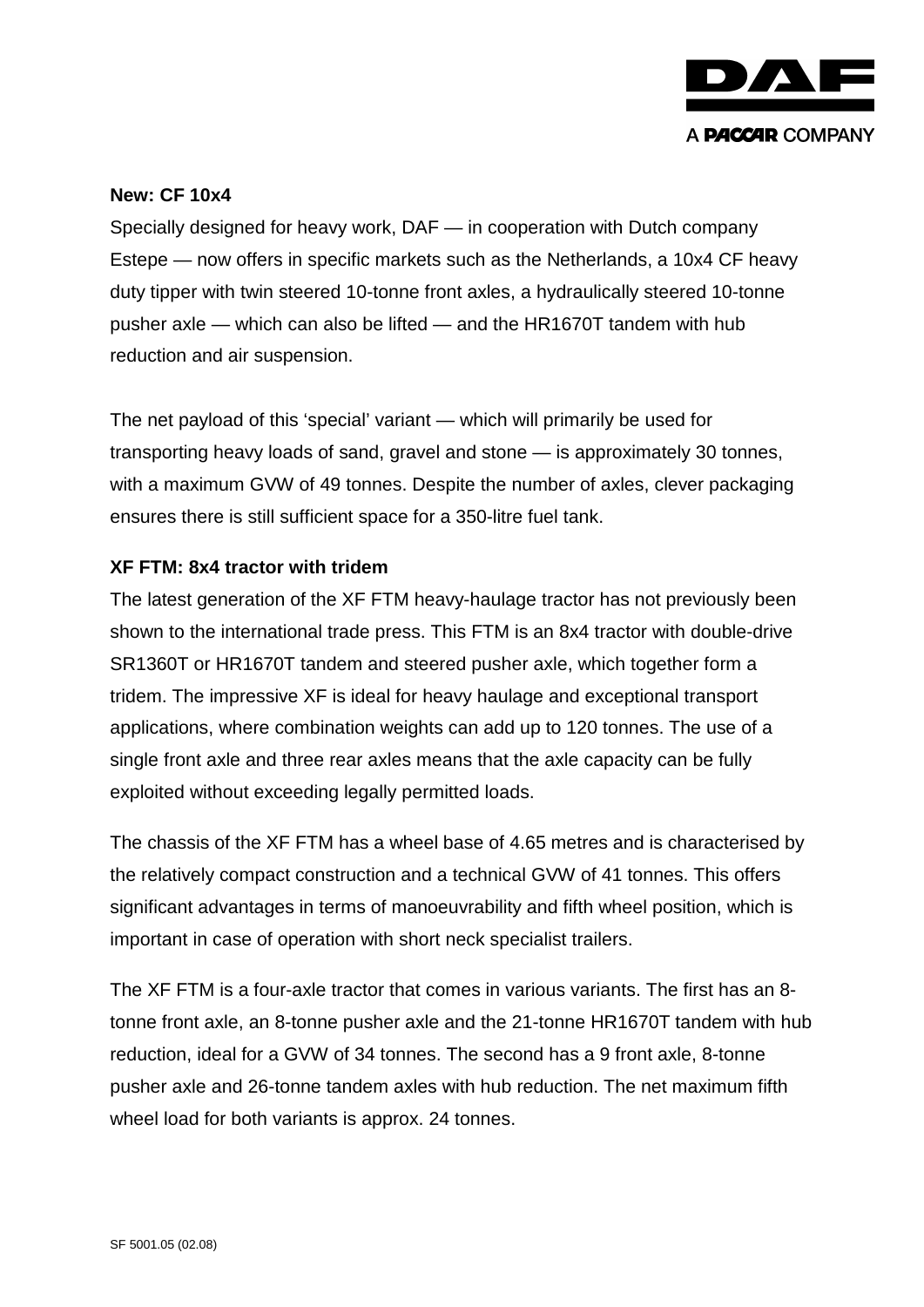

#### **New: XF 8x2 rigid with two steered front axles**

The FAX is an 8x2 rigid with two steered front axles (8 or 9 tonnes) and a steered trailing rear axle (7.5 tonnes) behind the driven axle. This version is already available as a CF and can now also be ordered as an XF.

Just as with the comparable CF, the XF FAX offers GVWs of up to 37 tonnes. Its steered trailing axle ensures maximum manoeuvrability, which is ideal when distributing building materials and for example in case a crane is mounted behind the cab.

### **LF and CF Construction**

DAF will continue to offer Construction variants of the LF and CF, especially for trucks that are regularly driven off-road. They feature a specifically designed bumper and grille, a 25° approach angle and a generous ground clearance of 32 (LF) or 40 (CF) centimetres, to suit operation across uneven terrain. In addition, all DAF Construction models are equipped with a 3-millimetre-thick steel plate to protect the radiator. A special step behind the door and a railing on the roof on the CF Construction make it quick and easy to check the load.

The CF Construction is available as a 6x4 FTT tractor and 6x4 FAT and 8x4 FAD rigids, both with double-drive tandem and the latter with two steered front axles. The CF Construction versions are equipped with a special off-road mode of the TraXon transmission as standard, for optimum shifting performance on challenging terrain. Gear changes are extremely fast and made at high engine speeds to ensure maximum traction in heavy terrain.

The LF Construction is available with a 19-tonne chassis. It goes without saying that the LF Construction offers the same benefits as all LF models: for example, a high payload thanks to the low kerb weight, excellent manoeuvrability, excellent all round visibility, enhanced by the the optional window in the co-driver's side door, a low entry, and high fuel efficiency.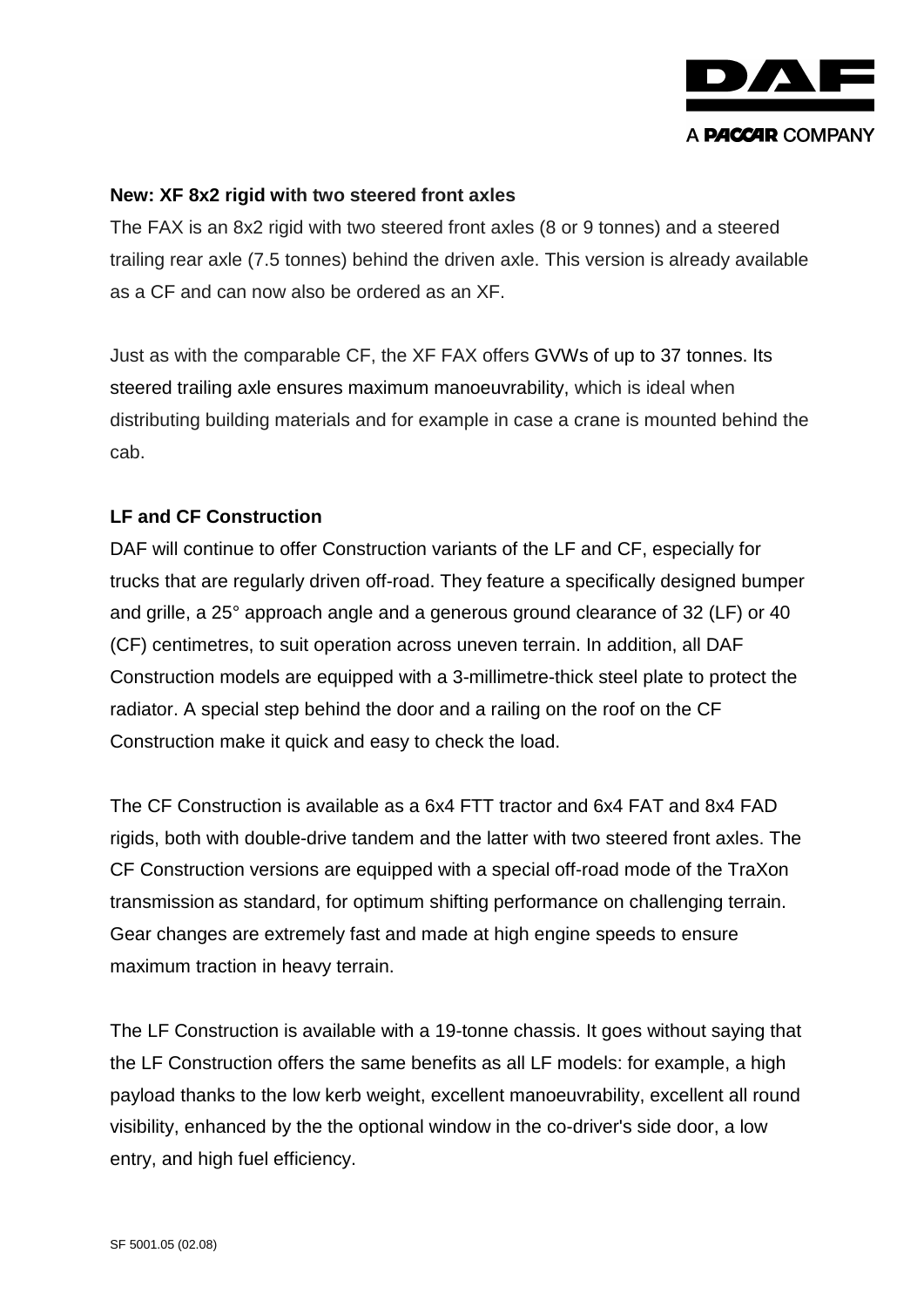

## **DAF's drivelines: powerful and efficient**

Maximum torque at low speed: the particular qualities of the latest generation of PACCAR drivelines really come into their own for applications within the construction industry. The maximum torque of the robust 10.8-litre PACCAR MX-11 and 12.9-litre PACCAR MX-13 engines in the DAF CF and XF (with ratings of 220 kW/299 hp to 390 kW/530 hp) peaks at engine speeds below 1,000 rpm. In combination with the latest generation of TraXon automated 12 and 16-speed gearboxes, this guarantees excellent performance in all circumstances. Recognising operator preference in certain sectors such as construction and heavy haulage, DAF also offers a 16 speed manual gearbox option in combination with PACCAR MX-11 and MX-13 engines. The DAF CF is also available with the 6.7-litre PACCAR PX-7 engine with ratings of between 172 kW/234 hp and 239 kW/325 hp.

Vehicles in the LF series are driven by the powerful four-cylinder, 3.9-litre PACCAR PX-4, 4.5-litre PACCAR PX-5, and the six-cylinder, 6.7-litre PACCAR PX-7 engines, with ratings of 115 kW/156 hp to 239 kW/325 hp. The extensive range of gearboxes is impressive: with 5, 6, 9 or 12-speed, manual, automated or fully automatic options, the optimum driveline can be specified for all purposes.

# **The right PTO for every application**

A wide choice of power take offs (PTOs) for driving tippers, mixers and cranes is extremely important for the construction segment.

DAF offers an engine PTO positioned at 1 o'clock on both the MX-11 and the MX-13 engines. This is available with a direct pump mounting or with a flange drive, offering continuous torque of 800 Nm and a peak torque of 1,000 Nm and is ideal for use in applications, such as concrete mixers and on waste collection vehicles.

On the PACCAR MX-11, DAF also offers an 11 o'clock version for direct pump mounting. This is also driven directly from the engine and has a maximum continuous torque capacity of 250 Nm and a peak torque of 400 Nm. This PTO is ideally suited for light applications such as extending crane legs and for tipping systems.

SF 5001.05 (02.08) There is also a wide range of gearbox PTOs available for delivering power to tipping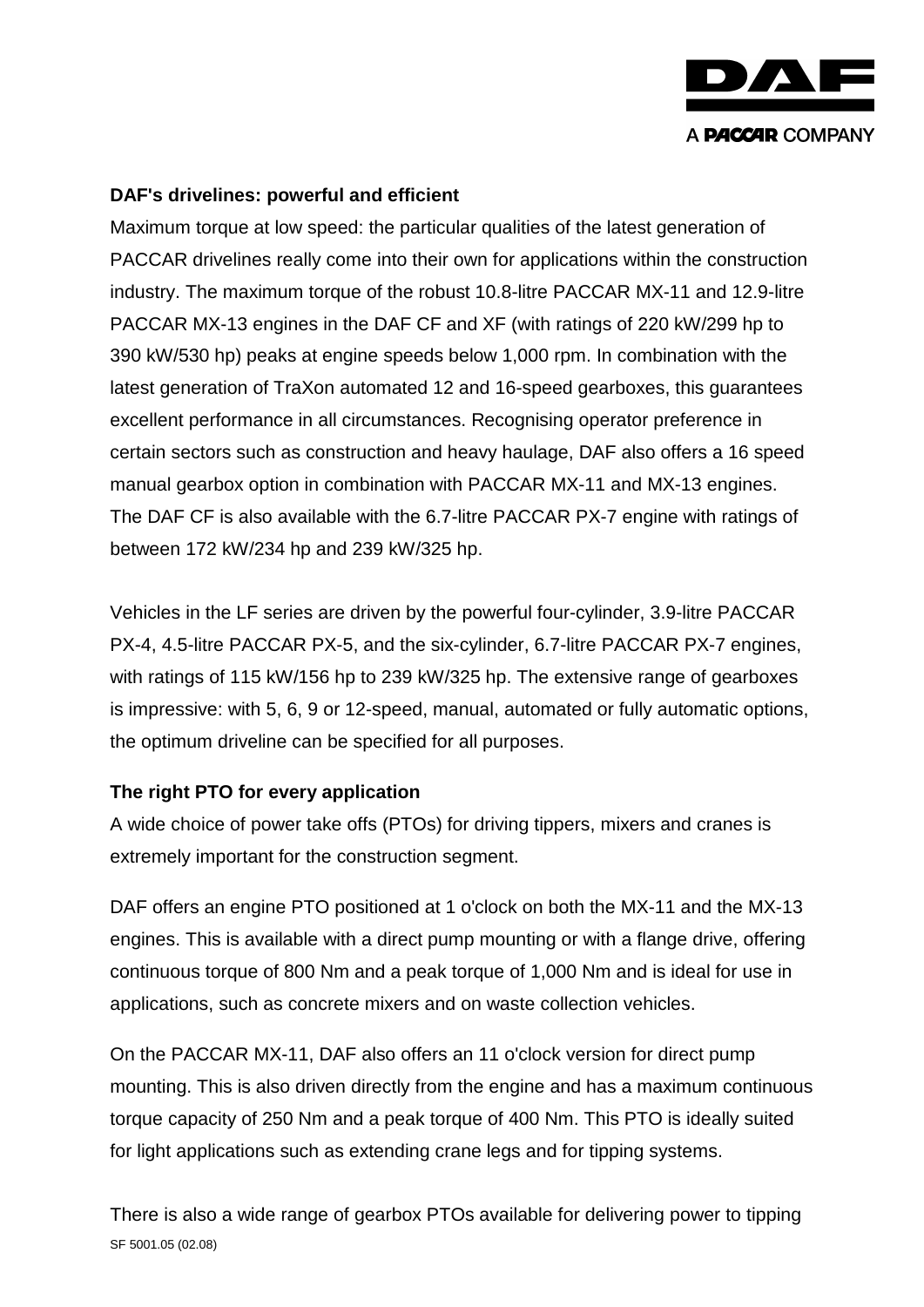

systems, compressors and cranes. In addition, an indirect PTO with a pump connection can be mounted at the front of the engine. This lightweight PTO has a rating of 20 kW or 35 kW and is ideally suited to driving a hook loading system or tipper.

# **Easy body installation as standard**

For optimum bodybuilder-friendliness, DAF offers a range of body attachment modules (BAM) ex-factory. This enables the bodybuilder to install a heavy loading crane, tipper or container delivery system quickly and efficiently. An extensive grid of holes in the rear overhang of the chassis enables rapid installation of tail lifts, cranes, a drawbar cross member or rear underrun protection. Quick and easy mounting reduces cost and ensures quick entry into service.

In addition, DAF provides plenty of options for controlling the bodywork and equipment from the cab — and vice versa. For example, parameters such as the engine speed can be controlled from the bodywork, either by analogue means or via the CAN bus.

# **Services**

Construction operators rely on their vehicles offering the greatest possible uptime as much as in any other industry sector. DAF has therefore developed specific services such as DAF MultiSupport repair and maintenance contracts for construction vehicles. A new addition to the range is an advanced 'Uptime package'. Operators who opt for this enhanced package receive a discount of up to 5%\* on their total MultiSupport contract (on the specific vehicle).

Vehicles with the Uptime package have guaranteed availability. That means that a truck experiencing technical problems will be back on the road within eight hours or, if that is not the case, financial compensation of 300 Euro per day\*\* will be offered for every day for which it is unavailable.

DAF is also offering additional services, specifically for the construction sector. The DAF Academy has developed special driver training courses, which instruct drivers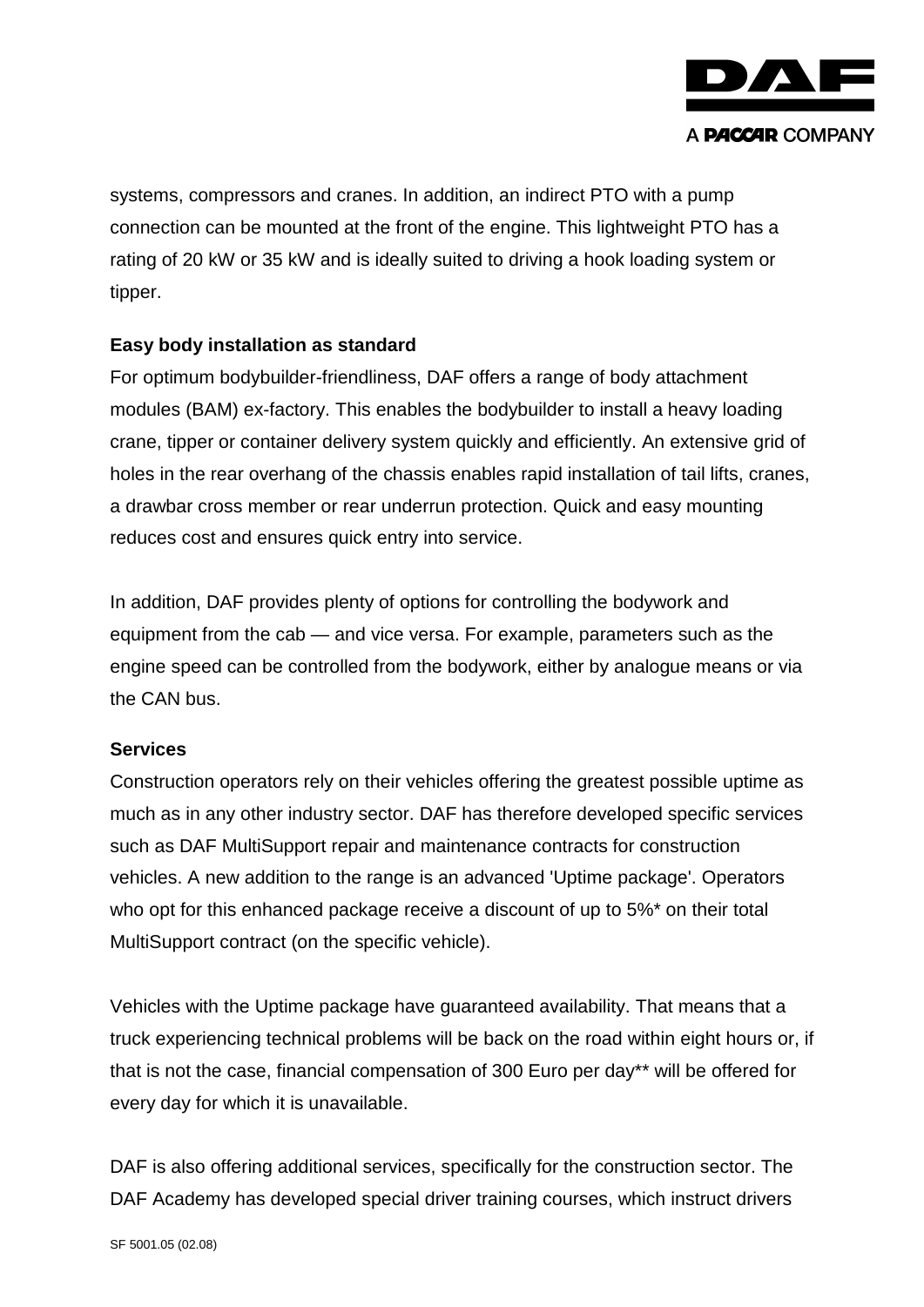

on how to drive as economically and efficiently as possible, with special attention given to the truck's off-road functions. The driver is given extensive instruction upon delivery of the truck as standard, with a particular focus on the functions that are specific to the construction vehicle.

The DAF Connect vehicle management system enables carriers to monitor the performance of their fleets online at any time to ensure maximum efficiency. This allows maintenance work to be scheduled proactively. A further useful feature for operators in the construction segment is that they always have an accurate overview of how the truck and the bodywork and equipment (via the PTO hours) are being used. This can help reduce costs and increase uptime.

DAF Transport Efficiency also means the best possible availability of components by PACCAR Parts, which not only supplies original DAF parts and PACCAR engine parts through DAF dealers, but also offers an unrivalled range of universal parts for trucks, (semi-)trailers and superstructures, through the TRP All Makes range. In the area of hydraulic systems alone, TRP already covers around 1,000 different systems that can be found on construction vehicles.

*DAF Trucks is the European market leader in tractors and intends to strengthen its presence considerably in the rigids and vocational segment, particularly construction. The key to its success is a strong range of trucks with a solution tailored specifically to every application: reliable, efficient and with maximum comfort and ease of operation for the driver. These leading trucks are also supported by the best service in the industry, with specific services for the construction sector.* 

**DAF Trucks N.V.** —a subsidiary of the American company PACCAR Inc., one of the world's largest manufacturers of heavy-duty trucks—is a leading manufacturer of light, medium and heavy-duty trucks. DAF manufactures a full range of tractor units and trucks, offering the right vehicle for every transport application. DAF is also a leading provider of services, including MultiSupport repair and maintenance contracts, financial services from PACCAR Financial and a first-class parts delivery service from PACCAR Parts. In addition, DAF develops and manufactures components such as axles and engines for bus and coach manufacturers worldwide. DAF Trucks N.V. has production facilities in Eindhoven in the Netherlands, Westerlo in Belgium, Leyland in the United Kingdom and Ponta Grossa in Brazil, and over 1,100 dealers and service points in Europe and beyond.